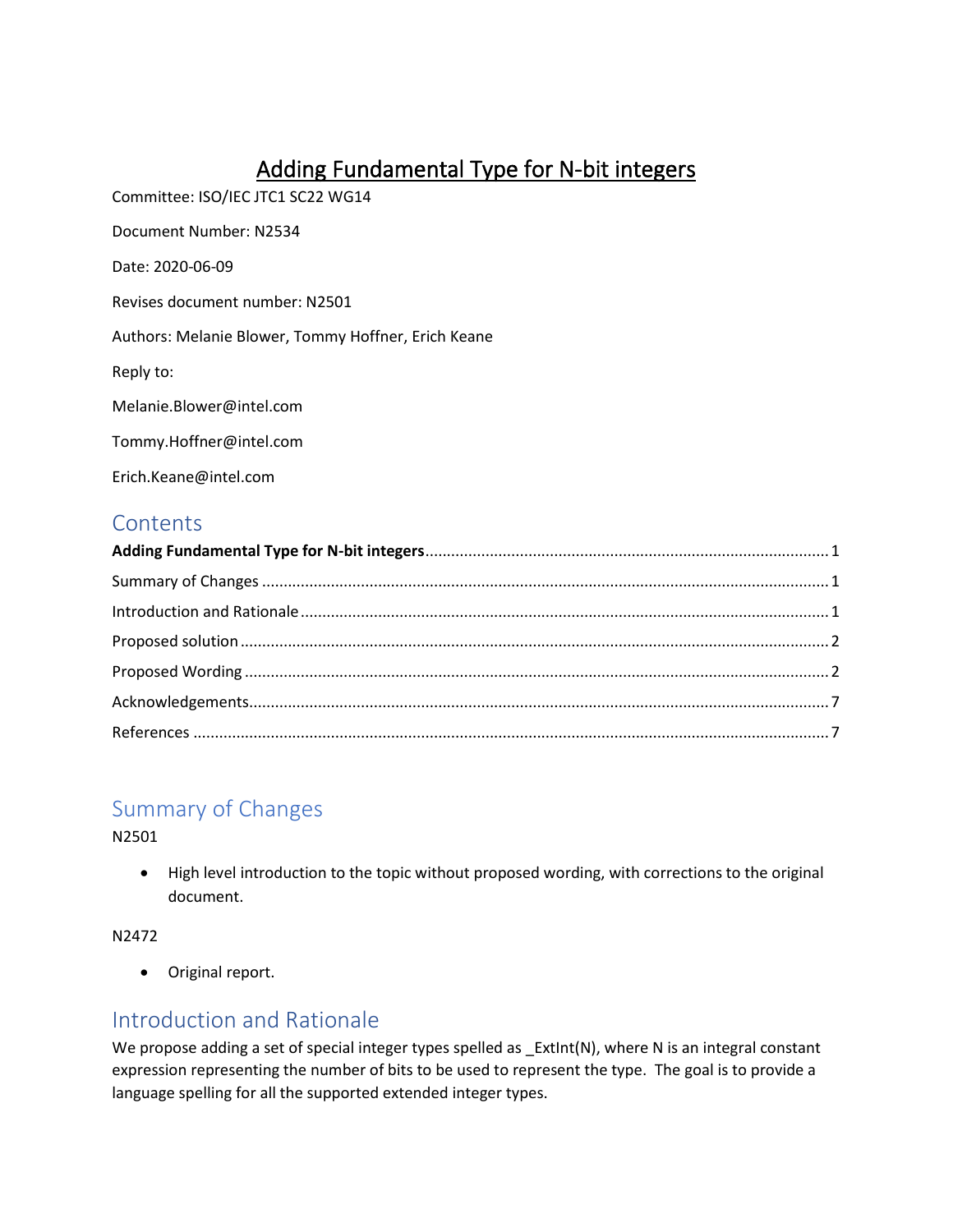In most hardware programmed with C compilers, the usual 8-, 16-, 32-, 64-bit width provides satisfactory expressiveness. However, in the case of FPGA hardware, using normal integer types where the full bit-width isn't used is extremely wasteful and creates severe performance/space concerns. At the other extreme, FPGA's can support really wide integers, essentially providing arbitrary precision. For example, the clang implementation of  $\_$  ExtInt provides support for bit widths to 10<sup>24</sup>.

### <span id="page-1-0"></span>Proposed solution

A set of special extended integer types using the syntax  $\mathsf{ExtInt}(N)$  where N is an integer that specifies the number of bits that are used to represent the type, including the sign bit. The keyword ExtInt is a type specifier, thus it can be used in any place a type can, including as the type of a bitfield.

An \_ExtInt can be declared either signed, or unsigned by using the signed/unsigned keywords. If no sign specifier is used or if the signed keyword is used, the ExtInt type is a signed integer and can represent negative values.

The N expression is an integer constant expression, which specifies the number of bits used to represent the type, following normal integer representations for both signed and unsigned types. Both a signed and unsigned ExtInt of the same N value will have the same number of bits in its representation. Many architectures don't have a way of representing non power-of-2 integers, so these architectures emulate these types using larger integers. In these cases, they are expected to follow the 'as-if' rule and do math 'as-if' they were done at the specified number of bits.

In order to be consistent with the C language and make the ExtInt types useful for their intended purpose, ExtInt types follow the usual C standard integer conversion ranks. An ExtInt type has a greater rank than any integer type with less precision, or any implementation defined integer type with the same precision. However, they have lower rank than any of the standard integer types with the same precision. (cf 6.3.1.1 "The rank of any standard integer type shall be greater than the rank of any extended integer type with the same width.") Usual arithmetic conversions also work the same, where the smaller ranked integer is converted to the larger.

There is one crucial exception to the C rules for Integer Promotion: \_ExtInt types are excepted from the integer promotions. Unary and binary operators typically will promote operands to int. Doing these promotions would inflate the size of required hardware on some platforms, so \_ExtInt types aren't subject to the integer promotion rules. For example, if a binary expression involves operands which are both \_ExtInt, rather than promoting both operands to int, the narrower operand will be promoted to match the size of the wider operand, and the result of the binary operation is the wider type.

## <span id="page-1-1"></span>Proposed Wording

The wording proposed is a diff from WG14 N2478. Green text is new text, while red-text is deleted text.

Modify 5.2.4.2.1 Immediately preceding p2 add this macro definition with colored text box showing the value 64 (ULLONG\_WIDTH minimum value) and description:

The macro **EXTINT\_MAXBITS** represents the maximum bitwidth N supported in the declaration of special extended integer types in the type specifier \_ExtInt(N). The value EXTINT\_MAXBITS shall be greater than or equal to ULLONG\_WIDTH.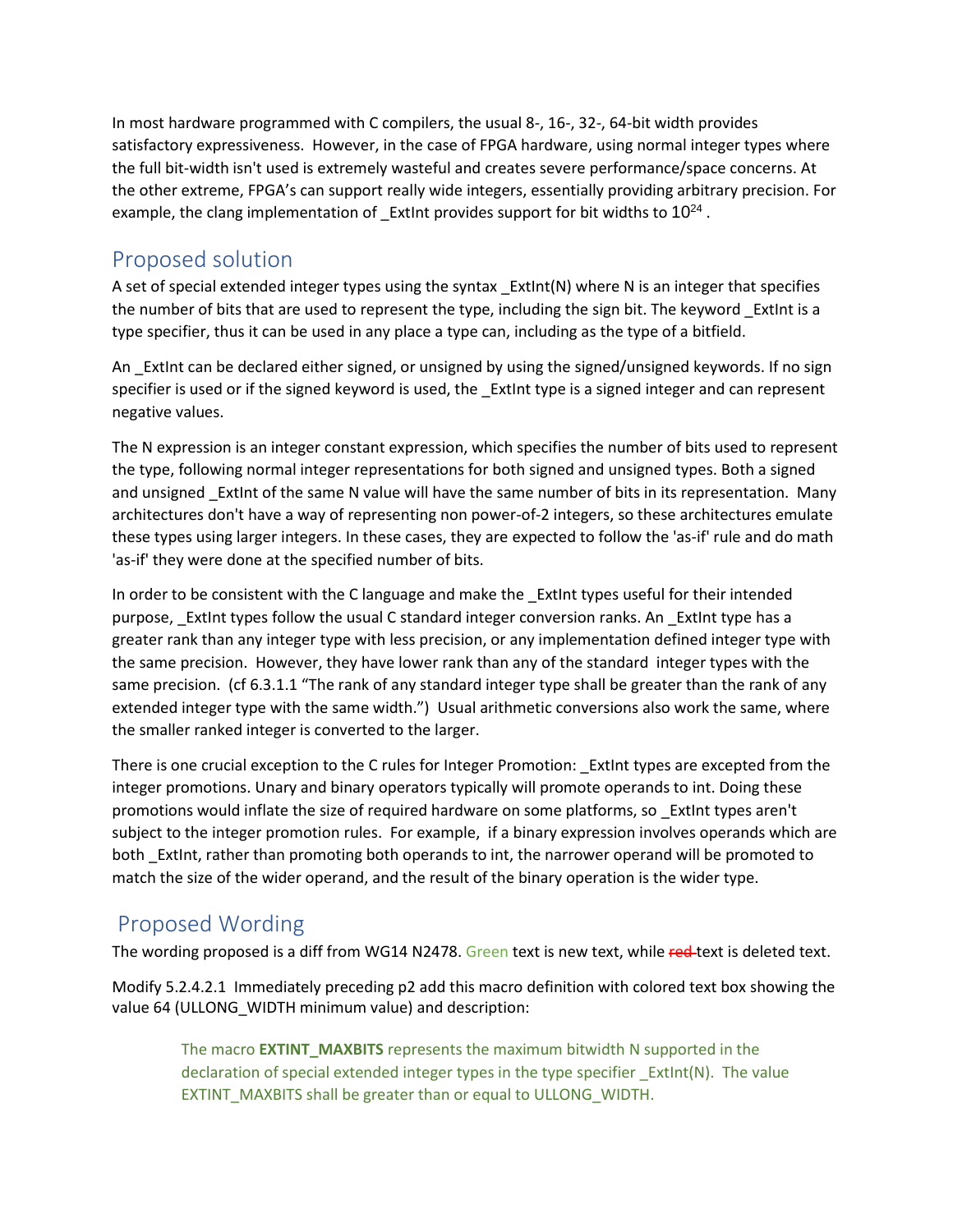#### Modify 6.2.5 p4

• There are five *standard signed integer types*, designated as **signed char**, **short int**, **int**, **long int**, and **long long int**. (These and other types may be designated in several additional ways, as described in 6.7.2.) There are also *special extended signed integer types* designated as **\_ExtInt**(N) where N is an integer constant expression that specifies the number of bits that are used to represent the type, including the sign bit. [Footnote: Many architectures don't have a way of representing non power-of-2 integers, so these architectures may emulate these types using larger integers. In these cases, they are expected to follow the 'as-if' rule and do math 'as-if' they were done at the specified number of bits.] The keyword **\_ExtInt** is a type specifier, thus it can be used in any place a type can, including as the type of a bitfield. There may also be implementation-defined *extended signed integer types*. 1) The standard, special extended signed integer types, and extended signed integer types are collectively called *signed integer types*. 2)

#### Modify 6.2.5 p6

For each of the signed integer types, there is a corresponding (but different) unsigned integer type (designated with the keyword unsigned) that uses the same amount of storage (including sign information) and has the same alignment requirements. The type Bool and the unsigned integer types that correspond to the standard signed integer types are the standard unsigned integer types. The unsigned integer types that correspond to the special extended signed integer types and the extended signed integer types are the extended unsigned integer types. The standard and extended unsigned integer types are collectively called unsigned integer types.

Modify 6.3.1.1 p1 Add 2 items following the rank of enumerated type, and modify the list item which formerly followed the rank of enumerated type

-- A special extended integer type (\_**ExtInt**) has a greater rank than any integer type with less precision, and a greater rank than any implementation defined extended integer types with the same precision.

-- A special extended integer type (\_**ExtInt**) has a lower rank than any of the standard integer types.

— The rank of any implementation defined extended signed integer type relative to another implementation defined extended signed integer type with the same precision is implementation-defined, but still subject to the other rules for determining the integer conversion rank.

Modify 6.3.1.1 p2 Add a 3<sup>rd</sup> element to the list:

- An object or expression with special extended integer type(\_**ExtInt)** whose integer conversion rank is less than the rank of **int** and **unsigned int** is excepted from the integer promotion to **int** or **unsigned int**. The consequence of this is that the \_ExtInt operand type of a unary operator is not promoted to int or unsigned int, it remains unchanged, and the result of the

 $1$  lmplementation-defined keywords have the form of an identifier reserved for any use as described in 7.1.3.

<sup>&</sup>lt;sup>2</sup>)Therefore, any statement in this document about signed integer types also applies to the extended signed integer types.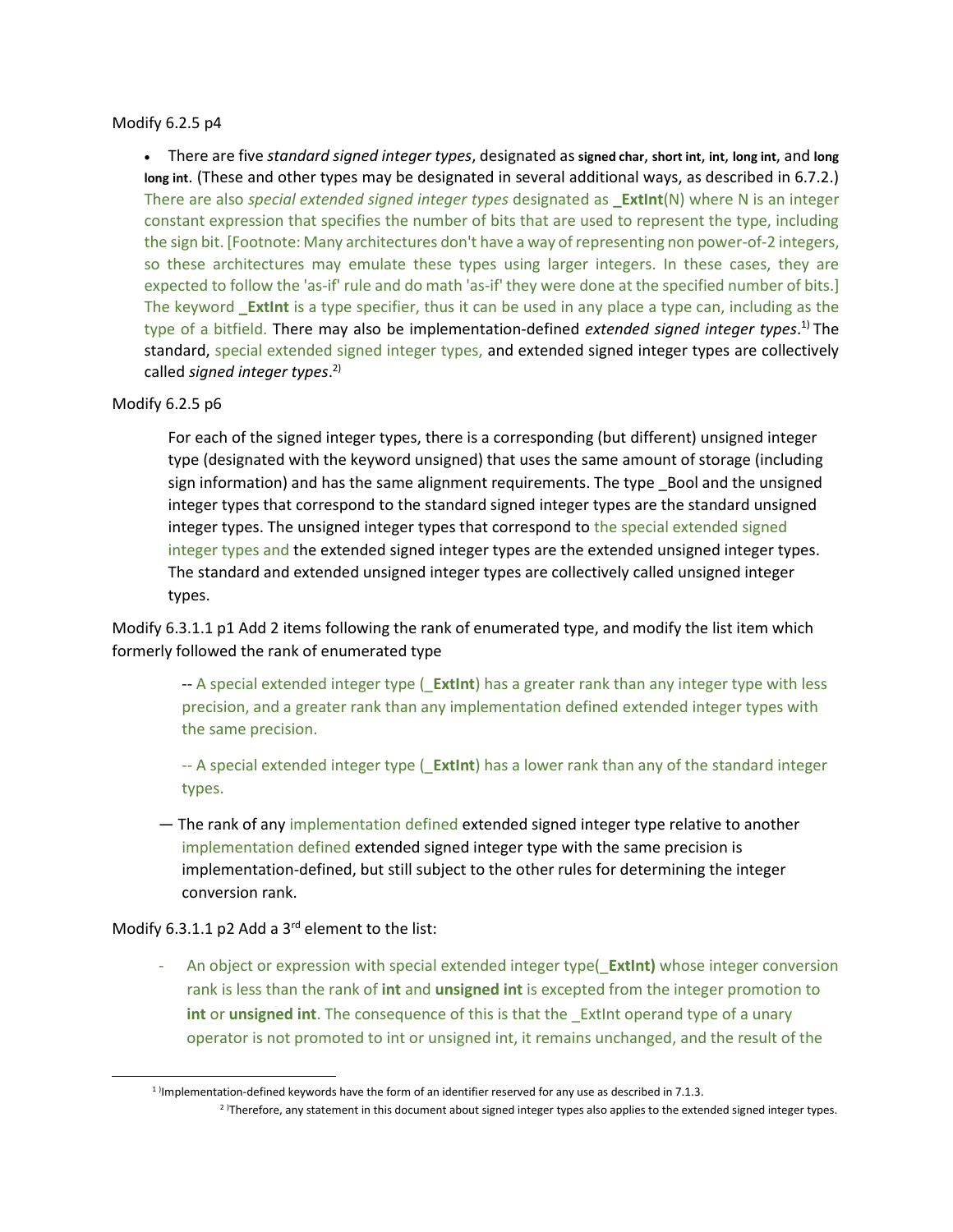unary operation is the operand type. Likewise, if a binary expression involves operands which are both \_**ExtInt**, rather than promoting both operands to **int** or **unsigned int** the narrower operand will be promoted to match the size of the wider operand, and the result of the binary operation is the wider type.

#### Example

ExtInt(2) a2; ExtInt(3) a3; char c;

a2  $*$  a3 /\* Before the multiplication, a2 is promoted to ExtInt(3) and the result type is ExtInt(3)  $*/$ 

 $a2 * c$  /\* Before the multiplication c is promoted to int, a2 is promoted to int and the result type is int. \*/

#### Modify 6.4.1 p1 Add a new keyword

#### **\_ExtInt**

Modify 6.4.4.1 p 1 change integer-suffix: to include a new alternative

*Integer-suffix : special-extended-int-suffix*

*special-extended-int-suffix*: one of **xi XI**

#### Modify 6.4.4.1 p 5 Add 2 rows to the bottom of the table:

| xi or XI                    | <b>Extint</b>   | <b>Extint [Footnote: the width N</b><br>will be calculated for the type<br>as the smallest N which can<br>accommodate the integer<br>constant) |
|-----------------------------|-----------------|------------------------------------------------------------------------------------------------------------------------------------------------|
| Both u or U<br>and xi or XI | unsigned ExtInt | unsigned Extint [Footnote as<br>abovel                                                                                                         |

Modify 6.5.3.4 changing the section name

#### **The sizeof, \_AlignOf and \_Bitwidthof operators**

#### Modify 6.5.3.4 p1

The sizeof and Bitwidthof operator shall not be applied to an expression that has function type or an incomplete type, to the parenthesized name of such a type, or to an expression that designates a bit-field member. The \_Alignof operator shall not be applied to a function type or an incomplete type.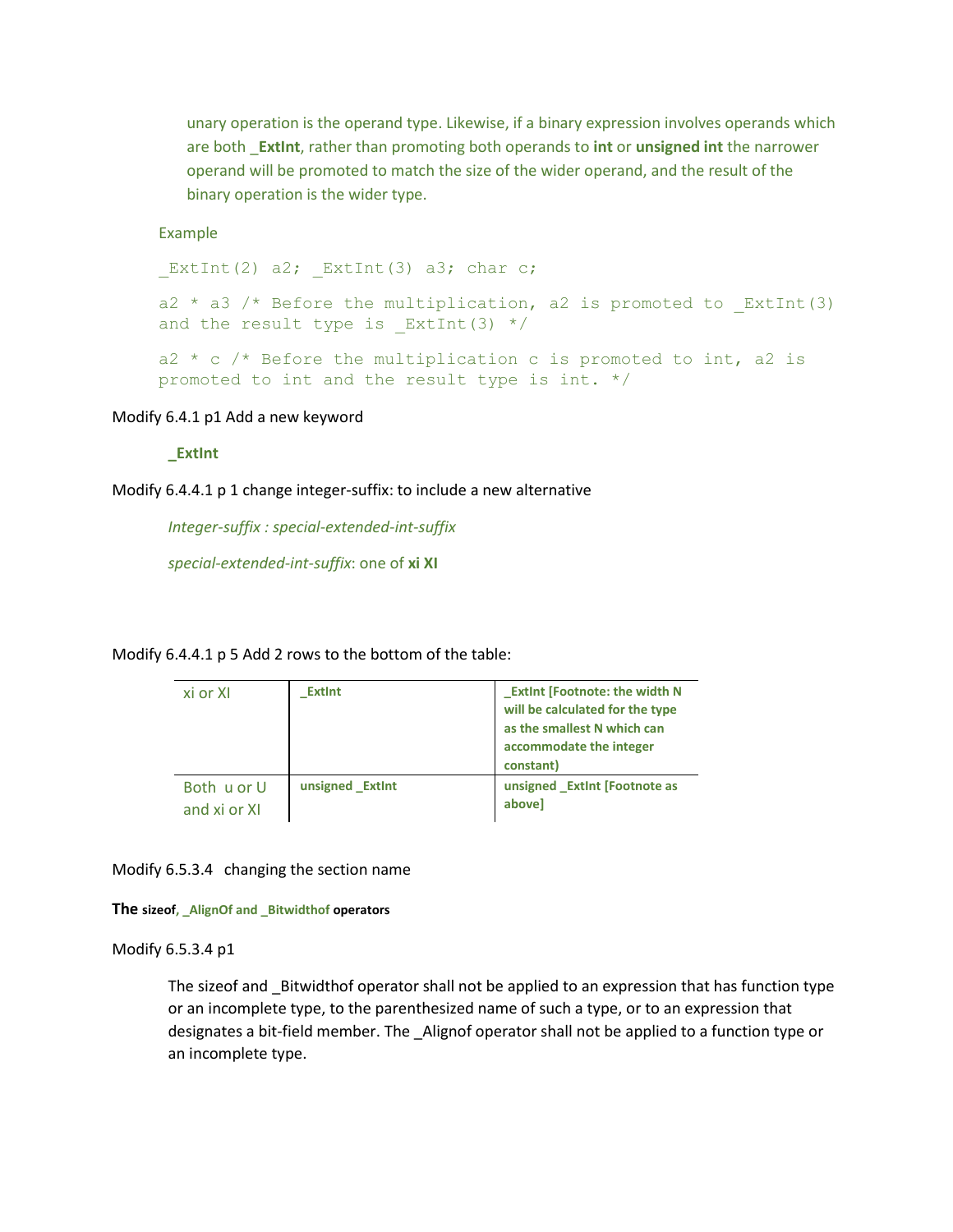Modify 6.5.3.4 Add new paragraph after p3. The purpose of adding \_Bitwidth operator is to provide the programmer a convenient and reliable way to access the width of a \_ExtInt typed expression. The value could be used to declare other objects, or it could be used as the argument to the formatted i/o macros. It would also be useful in compiler self-tests, for example static\_assert(\_Bitwidthof( $7xi$ ) == 4).

The **Bitwidth** operator yields the bitwidth of its operand type. The operand is not evaluated, and the result is an integer constant.

Modify 6.5.3.4 p5

The value of the result of both these three operators is implementation-defined, and its type (an unsigned integer type) is size-t, defined in <stddef.h> (and other headers).

Modify 6.7.2 p1

Add **\_ExtInt** to the list of type-specifier alternatives.

Modify 6.7.2 p2

Add 2 items to the list below **unsigned long long**

- \_ExtInt(N), or signed \_ExtInt(N)
- unsigned \_ExtInt(N)

Modify 6.7.2 adding paragraph 3.1 concerning constraints,

The expression N in ExtInt(N) shall be an integer constant expression, that specifies the number of bits used to represent the type. The implementation defined maximum value of N, EXTINT\_MAXBITS , is defined in the file <limits.h>. The value of N for an unsigned ExtInt shall be greater than or equal to 1. The value of N for signed \_ExtInt shall be greater than or equal to 2.

Modify 6.10.8.1, adding a new mandatory macro name to the list. The purpose of adding what is essentially a language builtin is to bypass the intmax\_t limits on the value of integer literals cf 6.10.1p4 thus allowing programmers to express very large integer values without resorting to cumbersome and error-prone calculations.

**\_\_STR\_TO\_EXTINT**\_\_("string literal") The unsigned \_ExtInt(N) literal constant value where N is the smallest bitwidth that can contain the integer. For example, STR TO EXTINT("15") is of type unsigned \_ExtInt(4) and has the integer value 15. The string literal should contain only numeric characters, specifically it should not contain any unary operators such as + or -.

Modify 7.8 p 2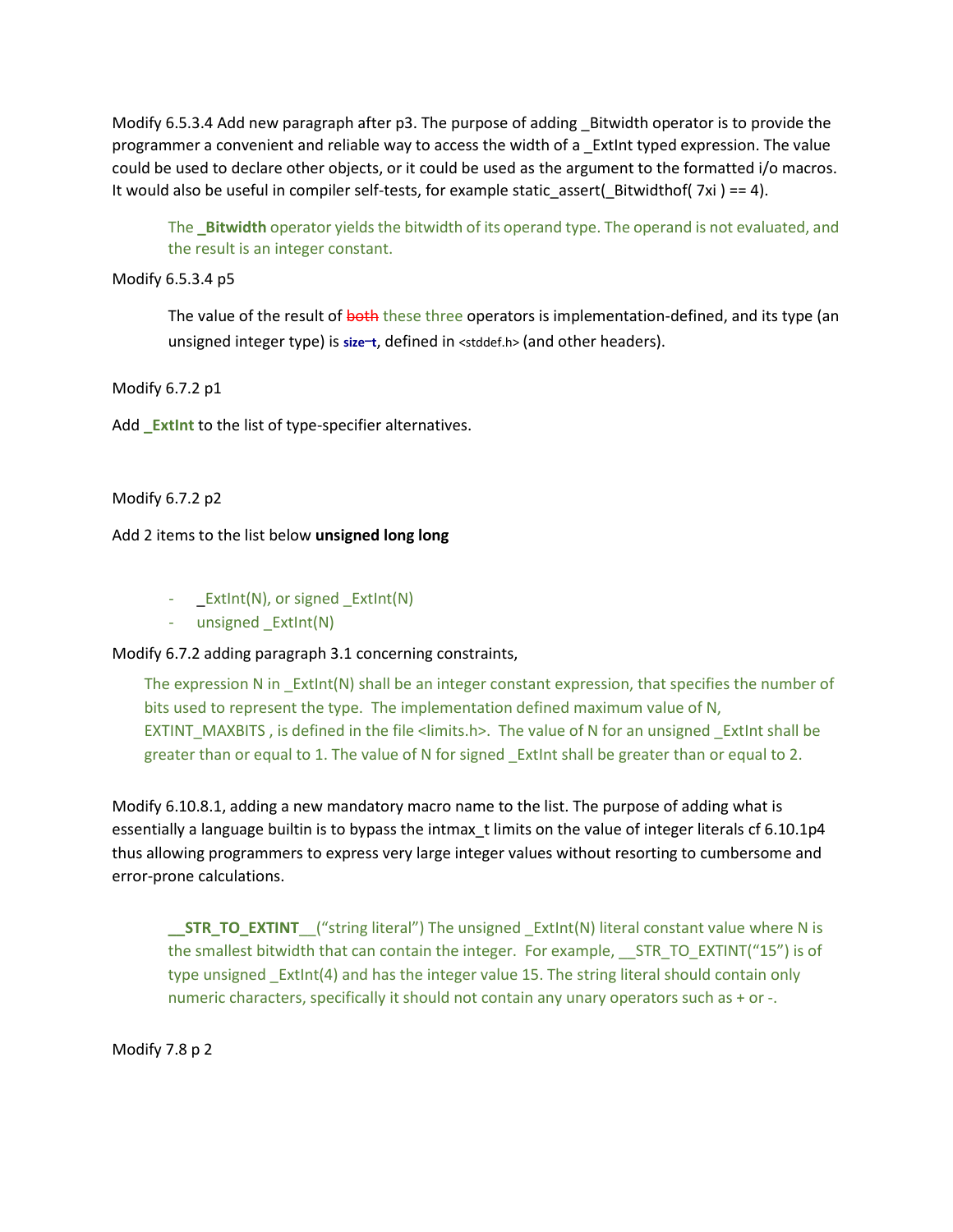It declares functions for manipulating greatest-width standard integer types and converting numeric character strings to greatest-width standard integer types...

Modify 7.8 p 2 – add this sentence to the end of paragraph 2:

For the special extended integer types, it defines corresponding macros for conversion specifiers for use with the formatted input/output functions.

Modify 7.8.1 p 1

Each of the following object-like macros expands to a character string literal containing a conversion specifier, possibly modified by a length modifier, suitable for use within the format argument of a formatted input/output function when converting the corresponding integer type. These macro names have the general form of PRI (character string literals for the fprintf and fwprintf family) or SCN (character string literals for the fscanf and fwscanf family),231) followed by the conversion specifier, followed by a name corresponding to a similar type name in 7.20.1. In these names, N represents the width of the type as described in 7.20.1. For example, PRIdFAST32 can be used in a format string to print the value of an integer of type int fast32 t. For special extended integer types, the bitwidth of the type is provided as a macro argument.

Modify 7.8.1 p2 Add an alternative to the signed list

PRIxi(N)

Modify 7.8.1 p3 Add an alternative to the unsigned list

PRIuxi(N)

Modify 7.8.1 p4 Add an alternative to the signed list

SCNxi(N)

Modify 7.8.1 p4 Add an alternative to the unsigned list

SCNuxi(N)

Modify 7.8.2 title: Functions for greatest-width standard integer types

Modify Annex E p 3, Adding a new line below CHAR\_WIDTH

#define **EXTINT\_MAXWIDTH** 16 // UINT\_WIDTH